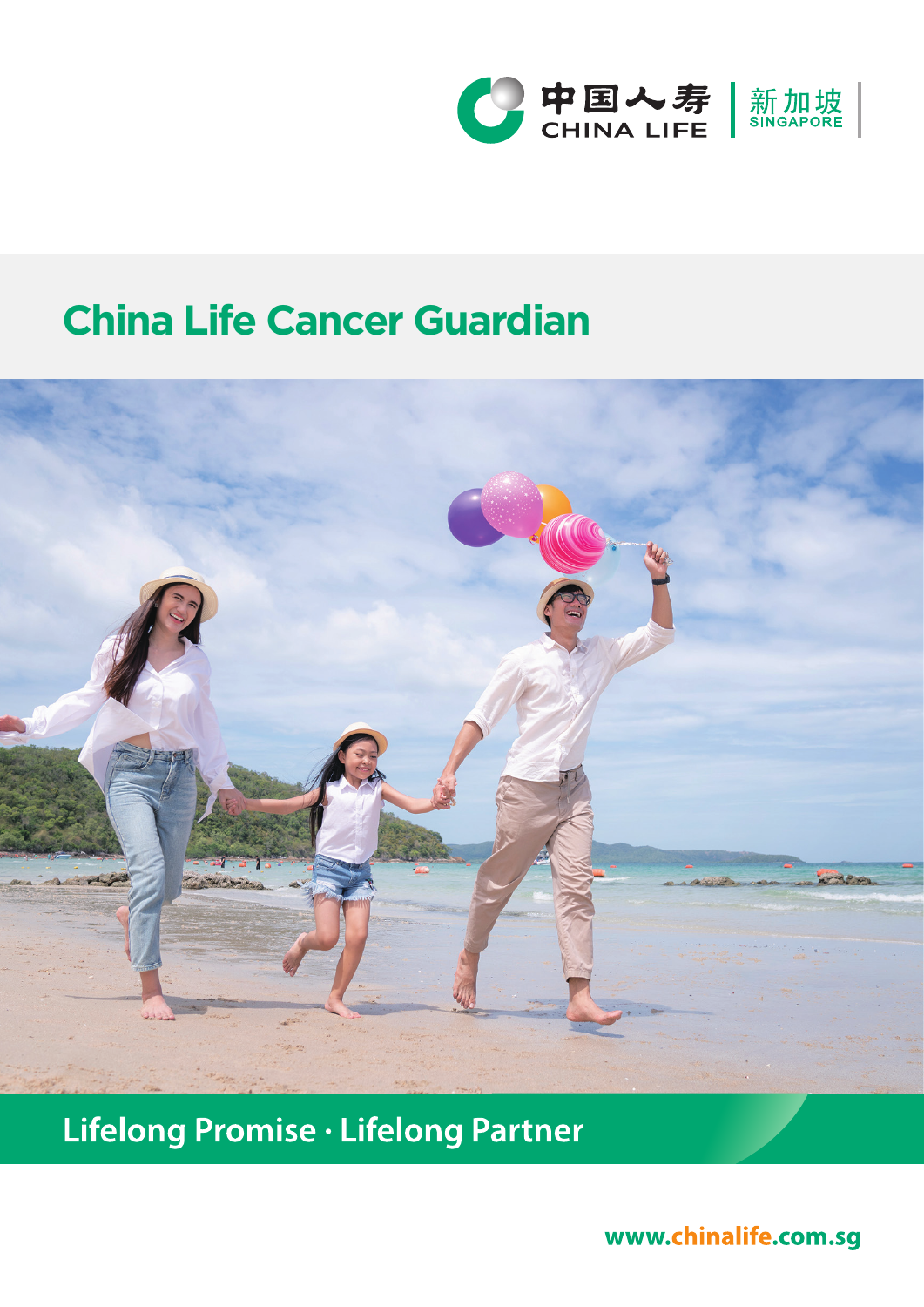#### **About Us**

Established in 2015, China Life Insurance (Singapore) Pte. Ltd. is a licensed life insurer which is regulated by the Monetary Authority of Singapore. As part of China Life Insurance (Group) Company ("China Life") which is the largest stateowned financial insurance corporation in China, we are backed by its financial strength and established heritage<sup>^</sup>. For 19 consecutive years, China Life is a Fortune Global 500 company, ranking 32 in 2021. It is an influential global brand with a brand value of RMB 436.672 billion\*.

Our parent company, China Life Insurance (Overseas) Company Limited ("China Life (Overseas)") is a wholly-owned subsidiary of China Life. It has grown to become one of the largest financial institutions in Hong Kong with an asset value of more than HKD 456.3 billion (December 2020) and its premium income exceeded HKD68.9 billion in 2020. China Life (Overseas) has extended its footprint in Southeast Asia region in recent years, and established subsidiaries in Singapore and Indonesia in 2015 and 2018 respectively. Its financial rating by Moody's was "A1" (insurance financial strength rating in January 2021) and by Standard & Poor's was "A" (long-term local currency issuer credit rating and insurer financial strength rating in December 2020).

As a socially responsible company, we are committed to offer value-added financial solutions to customers to fulfil their risk protection, retirement, wealth management, and legacy planning needs. We believe in giving back to society through our corporate social responsibility activities to make a positive impact on the community and our customers. We have a network of 19 branches formed by strategic partnership of 2 banks, and more than 23 strategic partners formed by local and international brokerages, private banks and wealth management companies. We have officially launched our Agency Channel. It aims to penetrate the local insurance industry and built a trusted and experienced team, equipped to provide utmost services to local clients and high net worth clients.



*\*Source: Top 500 Most Valuable Chinese Brands 2021 by World Brand Lab*

*^ Note: The Fortune Global 500 ranking was accorded to our strong ultimate parent company, China Life Insurance (Group) Company. The Moody's and Standard & Poor's credit ratings were accorded to China Life Insurance (Overseas) Company Limited, our parent company.*

China Life Insurance (Singapore) Pte. Ltd. (Reg No. 201433645N) 1 Raffles Place #46-00 One Raffles Place Tower 1 Singapore 048616 Tel : 6727 4800 Website : www.chinalife.com.sg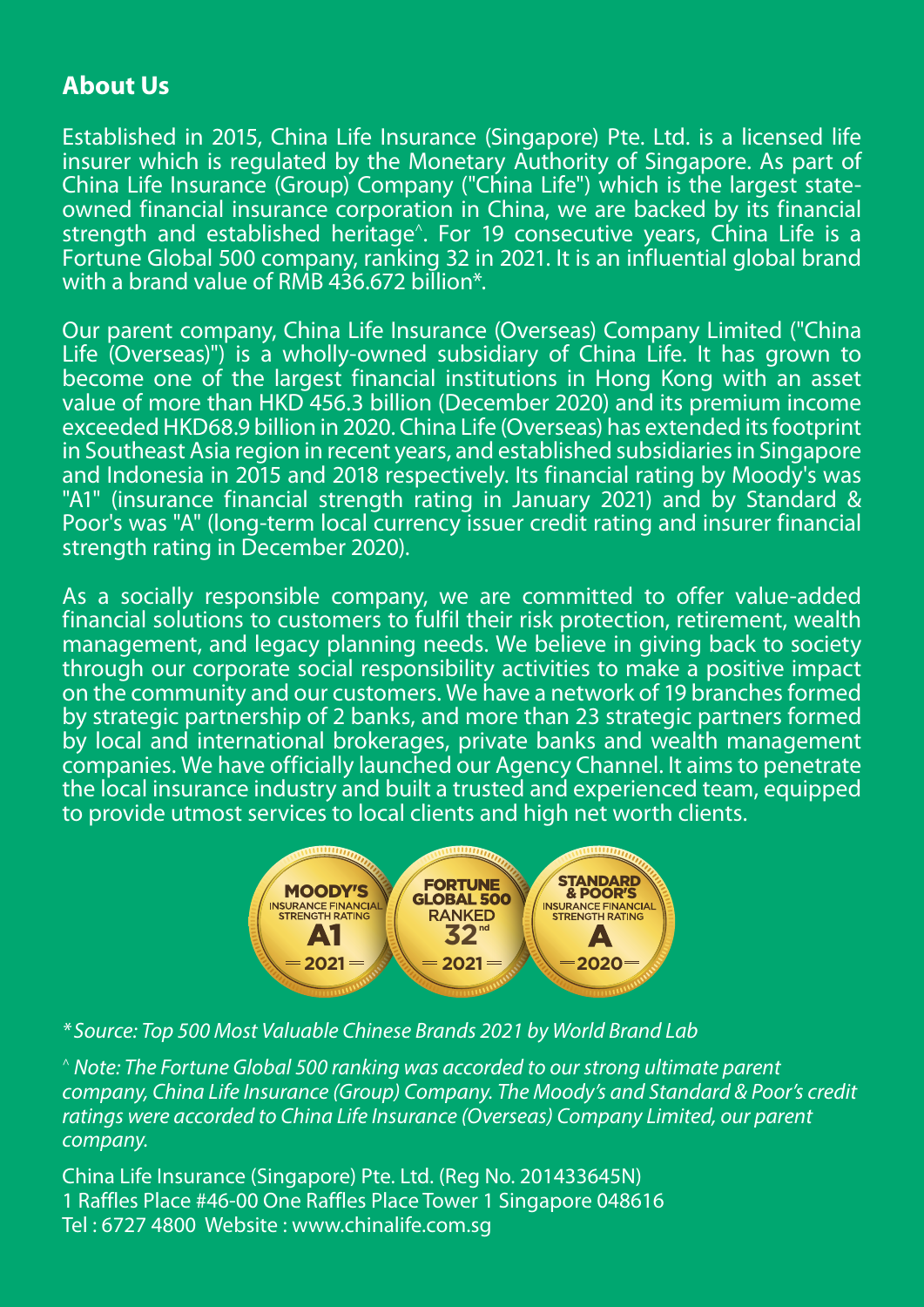Cancer cases have been on the rising trend over the years and survival rates for people with cancer have greatly improved as well with advancements in cancer treatments. However, living with cancer and pro-longed treatment might drain our savings and cause loss of income. With China Life Cancer Guardian, it provides you with a peace of mind knowing that you are protected against death<sup>1</sup> and the diagnosis of cancer<sup>2</sup> at all stages during the policy term and with the 100% payout of sum insured, it allows you to focus on the treatment and recovery during this difficult time.

What's more, you will be rewarded with No Claim Discount<sup>3</sup> in the subsequent renewable year by living in the pink of health.

## **Key Features & Benefits:**



### **Coverage on cancer of all stages and death up to 100 years old**

You will be covered against death<sup>1</sup> and cancer<sup>2</sup> of all stages, including early, intermediate and end stages up to 100 years old, giving you and your loved ones a peace of mind.



### **No Claim Discount**

Starting from the  $2<sup>nd</sup>$  policy renewal year, you will be rewarded with an 8% No Claim Discount<sup>3</sup> of your yearly premium for being in the pink of health during the previous policy year.



#### **Guaranteed renewable**

Your annual policy renewal will be automatic<sup>4</sup> till age 99 and with no further underwriting required.



### **Simple and easy application**

The application is easy and hassle free by answering 3 questions only. No medical check-up is required.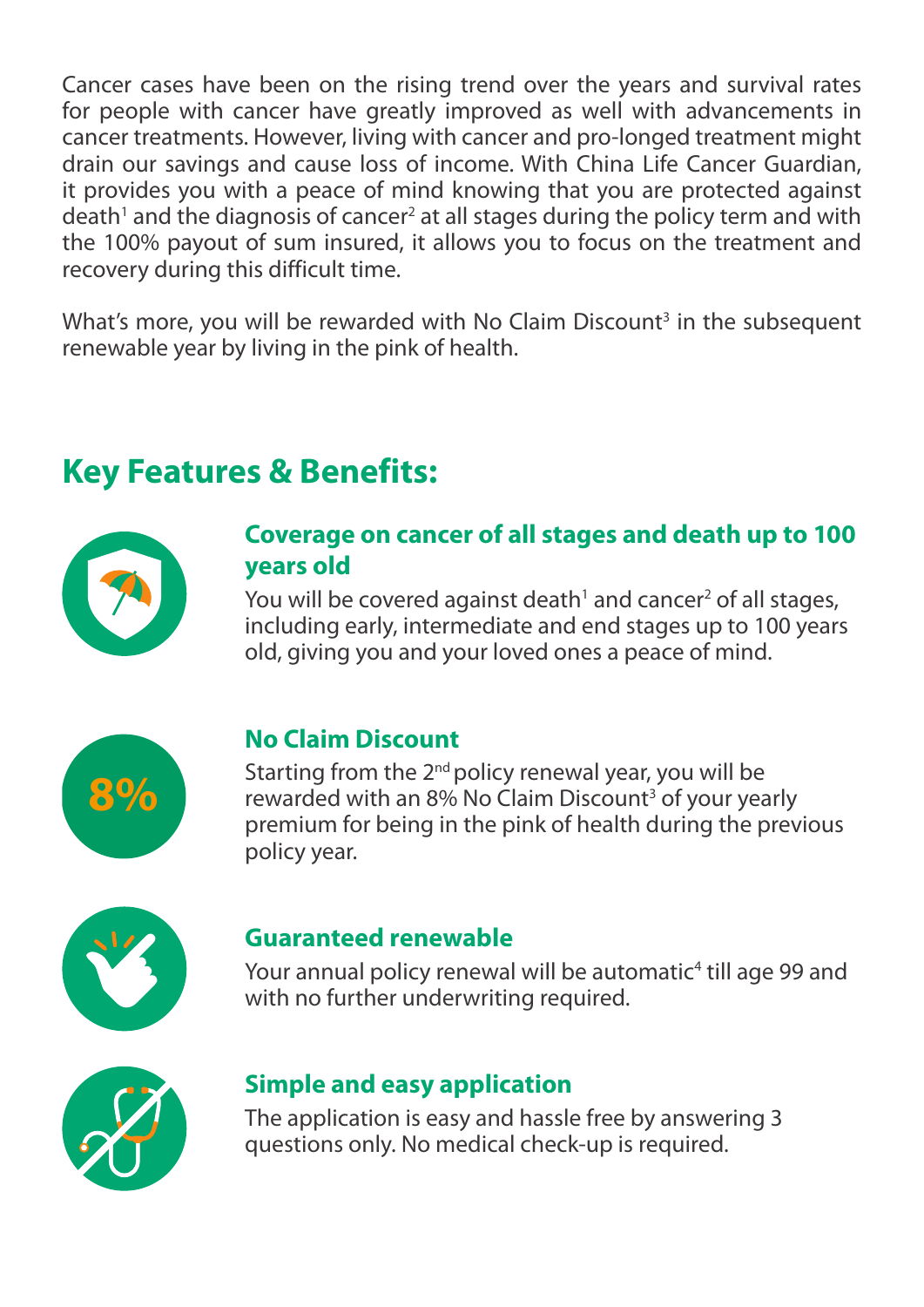## **Example 1:**



Ms Chia, age 30, non-smoker, takes up China Life Cancer Guardian with a sum insured of \$100,000. With the coverage on cancers of all stages up to 100 years old, it eases her concerns about her family cancer history.



Ms Chia pays a total yearly premium of \$250

Ms Chia has been rewarded for living in the pink of health by enjoying 8% no claim discount each year, for example:

1<sup>st</sup> renewal premium (year 31) =  $$272$ 

 $2<sup>nd</sup>$  renewal premium (year 32) = \$294

The actual premium payable on  $2<sup>nd</sup>$  renewal year at her 32 years old =\$272.24 = 294-(8%\*272). Ms Chia enjoys 8% no claim discount, equivalent to \$21.76.

In her annual health check-up, Ms Chia is diagnosed with early stage Breast Cancer and receives a \$100,000 cancer benefit, a payout of 100% sum insured from China Life.

## **Example 2:**

**40**



**66 Age**

**68~69**

Mr Lee, age 66, non-smoker, takes up China Life Cancer Guardian with a sum insured of \$200,000. With the coverage on cancers of all stages up to 100 years old, it eases his concerns about increasing medical cost after he retires at 67.



Mr Lee has been rewarded for his pink of health by enjoying 8% no claim discount each year, for example:

1<sup>st</sup> renewal premium (year 67) =  $$4,798$  $2<sup>nd</sup>$  renewal premium (year 68) = \$5,298

The actual premium payable on 2<sup>nd</sup> renewal year at his 68 vears old  $=$  \$4,914.16  $=$  5,298-(8%\*4,798). Mr Lim enjoys 8% no claim discount, equivalent to \$383.84.



**8%**

Mr Lee is diagnosed with early stage Colorectal Cancer and receives a \$200,000 cancer benefit, a payout of 100% sum insured from China Life.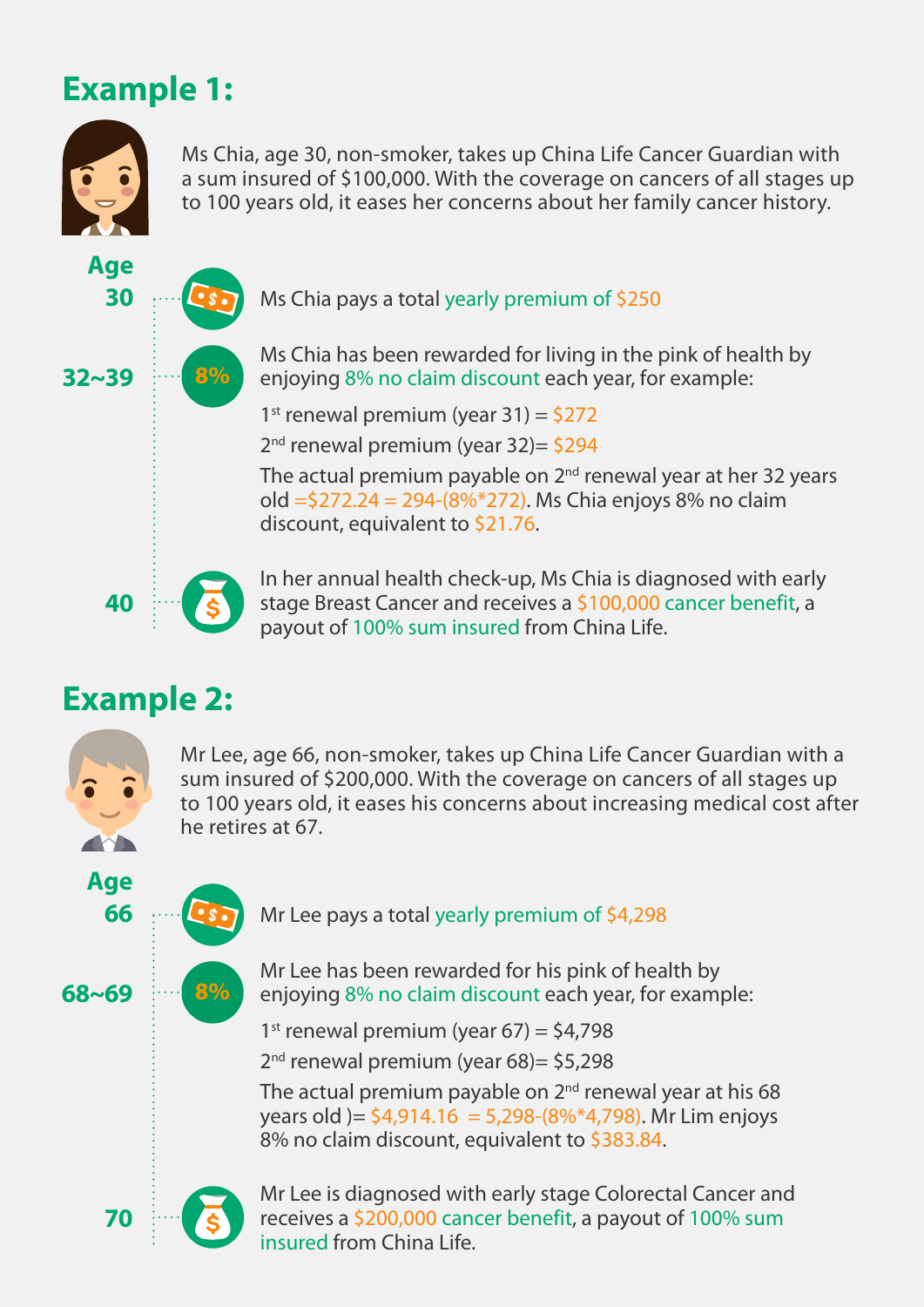#### *Footnotes:*

- 1. In the event of death of the life insured while the policy is in force, we will pay a lump sum death benefit of SGD5,000 less amounts owing to us (if any), outstanding premium (if any) and future instalment premiums which are required to make up the full year's premiums (if any).
- 2. While the policy is in force and after the waiting period, upon diagnosis of Cancer (all stages) of the life insured, we will pay 100% of the sum insured, less amounts owing to us (if any) and the policy terminates thereafter.
- 3. From the second renewal year onwards, a no claim discount equivalent to 8% of the total yearly premiums paid for the past 1 year policy term will be applied to the renewal premium, as long as no claims has been made during the past 1 year policy term.
- 4. This is a yearly renewable plan and the policy term is 1 year. At each renewal, the renewal premium will be based on the prevailing premium rates and the life insured's age at the time of renewal. Policy will be renewed automatically at the end of policy term for 1 year at the same sum insured without further evidence of insurability as long as all of the following conditions are met:
	- a) this policy is in force and there is no outstanding premium immediately before the date on which the renewal takes;
	- b) we have received and accepted the renewal premium on the date on which the renewal takes effect; and
	- c) the life insured has not reached age 100.